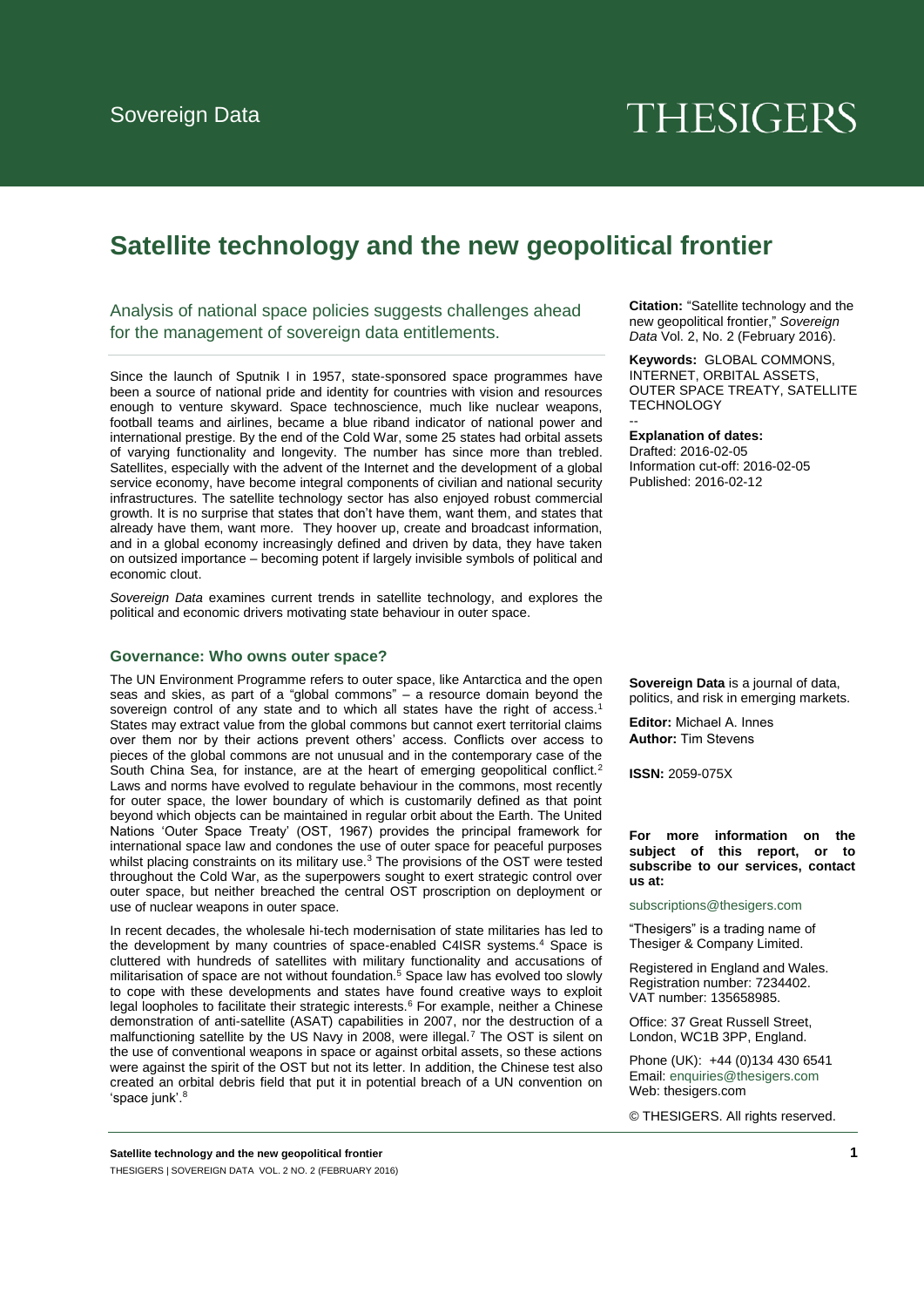

The emergence of multiple commercial players threatens the dominance of traditional market leaders like the US. China, in particular, is a leading provider of satellite technology and services to a host of countries developing space-based civilian and military capabilities.

# **Infrastructure: Orbital growth**

Most deployments of orbital assets are civilian rather than military, notwithstanding their frequently dual-use character. All satellites and their 'general function' must be registered with the UN under the 1976 'Registration Convention', although many are not.<sup>9</sup> Of the roughly 1300 satellites that are currently operational, over 50% are for communications purposes and 26% for 'earth observation' and military surveillance. Commercial owner-operators are responsible for 52% of the total, governments 30%, and 27% have military users, overlapping figures reflecting the multiuse character of these assets.<sup>10</sup> Satellite industry figures indicate annual growth of ca. 4%, with a global revenue base in 2014 of USD203 billion across the launch, manufacture, ground control, and services sectors. Some 57 countries operate at least one satellite, either alone or in regional consortia. In 2014, 208 satellites were launched, almost double the number launched in 2013. Civil-military communications account for roughly one-third of new market value so generated, military surveillance another third.<sup>11</sup>

All figures suggest continuing US dominance of satellite manufacture, launch and service provision, but the sector is increasingly diversified. More countries are investing in satellite capabilities, particularly for surveillance, navigation and communications. Developments in the first two months of this year alone are illustrative. On 15 January, Belintersat-I, Belarus' first telecommunications satellite, was launched from southwest China. Purchased from China with Chinese loans, the satellite is aimed at the African market, particularly Nigeria, but much of its capacity has also been leased or sold to Chinese customers.<sup>12</sup> A few days later, India launched the fifth of seven satellites for its indigenous Indian Regional Navigation Satellite System.<sup>13</sup> At the beginning of February 2016, China put the 21st satellite of its independent Beidou navigation system into orbit.<sup>14</sup> Further launches are planned for the first quarter of 2016, involving a wide range of countries from senior industry players US, China and Russia, to smaller countries like India, Japan, Kazakhstan (a major launch provider), Luxembourg and Sri Lanka.<sup>15</sup> Attracting current attention is North Korea's plan to launch an earth observation satellite in February 2016, in what is widely believed to be a cover for ballistic missile technology development and therefore in contravention of international sanctions. 16

# **Stakeholders: Asserting sovereignty**

The emergence of multiple commercial players threatens the dominance of traditional market leaders like the US. China, in particular, is a leading provider of satellite technology and services to a host of countries developing space-based civilian and military capabilities. Emerging economies like Nigeria identify China as a key partner in encouraging domestic hi-tech industry and investment.<sup>17</sup> China responds favourably to these overtures and is reportedly on the cusp of investing USD15 billion into the Nigerian information communications sector, which includes satellite technology.<sup>18</sup> Others, like North Korea, may have more nefarious intentions but other dynamics are also at work. India and China – and Japan and the European Union – are developing satellite navigation systems. These will boost their internal hi-tech markets and promote export opportunities but also directly challenge the global informational superiority of the US, which owns and operates the Global Positioning System (GPS). China's upgraded Beidou system will provide global coverage for civilian and military applications by 2020, specifically to circumvent US dominance of satellite-enabled navigation infrastructure. This desire is articulated specifically in China's 2011 space white paper and will close one of the US-China capability gaps driving Chinese military modernisation since the early 1990s.<sup>19</sup>

Brazil, whose long-running space program was transferred to civilian control in 1994, is currently developing its geostationary SGDC system, reportedly to achieve 'sovereignty in civilian and military strategic communication'.<sup>20</sup> Scheduled for launch in 2016, this will also provide satellite broadband for domestic consumption and export. Brazil has a chequered history with the US over its use and transfer of rocket and space technologies, and it continues to prefer Russian and Chinese strategic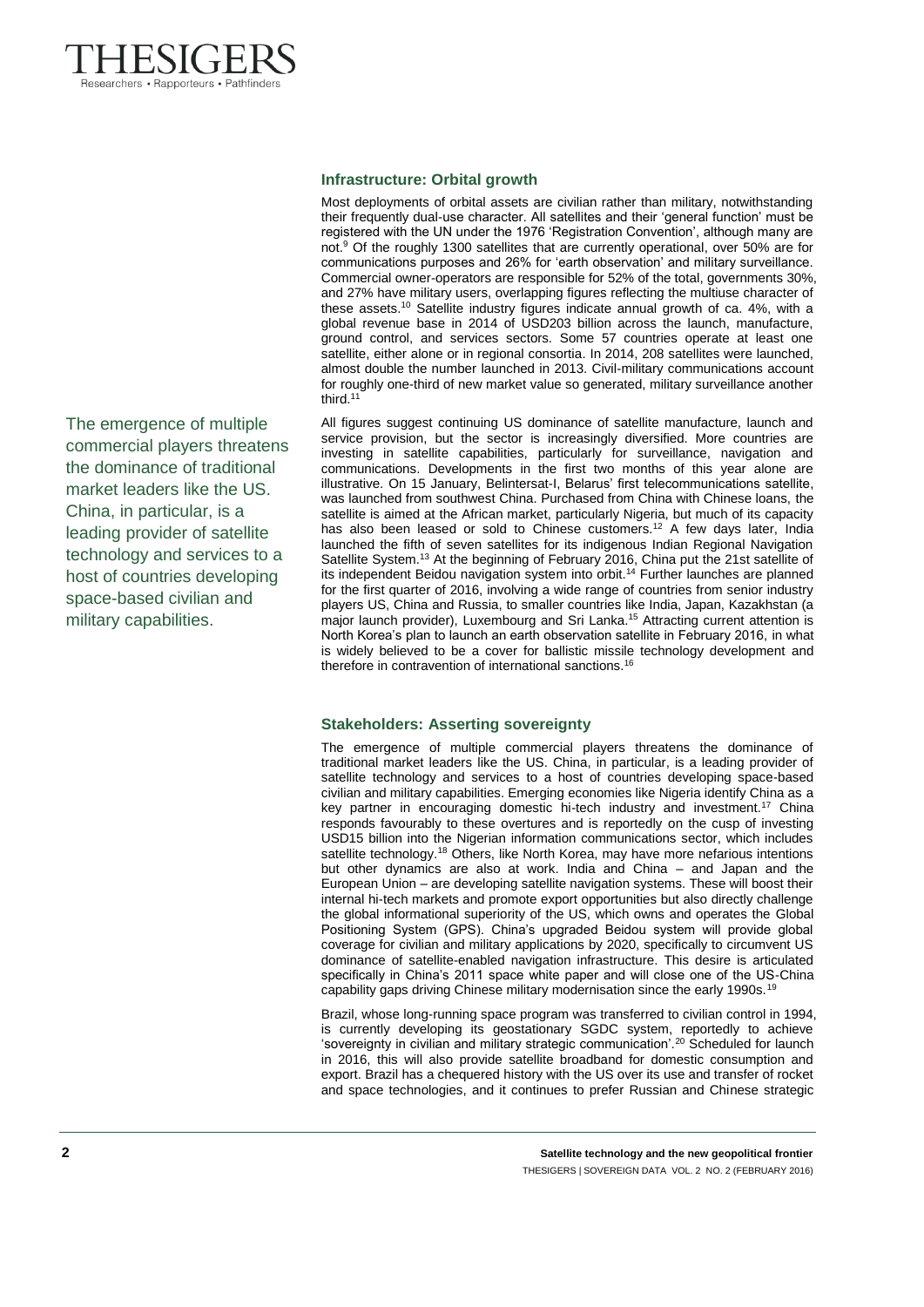

# **Conclusion**

Satellites are nodes in this global information infrastructure, itself often described as a global commons. It is not formally recognised as such, nor do current state practices with respect to the Internet component of this putative resource encourage optimism that it will attain such status any time soon. <sup>23</sup> Physically, information infrastructures will continue to expand. So too will the volume of data they carry, and their economic value, even in the face of problematic state behaviours. In contrast, there are very real constraints on expansion in space, with varying implications for the technologies involved.

A limited number of satellites can occupy Earth orbits safely. The heavens have become increasingly cluttered and the problem of 'space junk', including decaying and decommissioned satellites, is sufficiently serious to have encouraged international concern and cooperation.<sup>24</sup> Debris-generating satellite collisions, such as occurred in 2009, reinforce concerns. There is as much opportunity as risk in these developments, as commercial space ventures such as Deep Space Industries and Planetary Resources, two US companies, begin to emerge and mature. They also raise the prospects for satellite activity well beyond earth orbit, which will undoubtedly challenge, if not change, the calculus involved in management of the commons.

In the shorter term, countries will continue to invest in satellite and allied technologies for political and economic ends. As with the nascent Internet commons, states are moving to counter US supremacy in space, a domain it views as a 'new geopolitical frontier'.<sup>25</sup> Dual-use technologies and a creaking legal framework suggest that the cosmos will, in space policy parlance, become increasingly congested, competitive and contested.<sup>26</sup> Its exploitation will also expand conceptually and practically, as private companies and small countries like Luxembourg plan for resource extraction from celestial bodies beyond Earth orbit.<sup>27</sup> In the absence of a hegemonic 'guiding hand' to push through new and binding international regulation – the US favours no such programme – assertions of sovereignty in extra-planetary jurisdictions will become more frequent, creative and problematic.

Dual-use technologies and a creaking legal framework suggest that the cosmos will, in space policy parlance, become increasingly congested, competitive and contested.

Researchers • Rapporteurs • Pathfinders